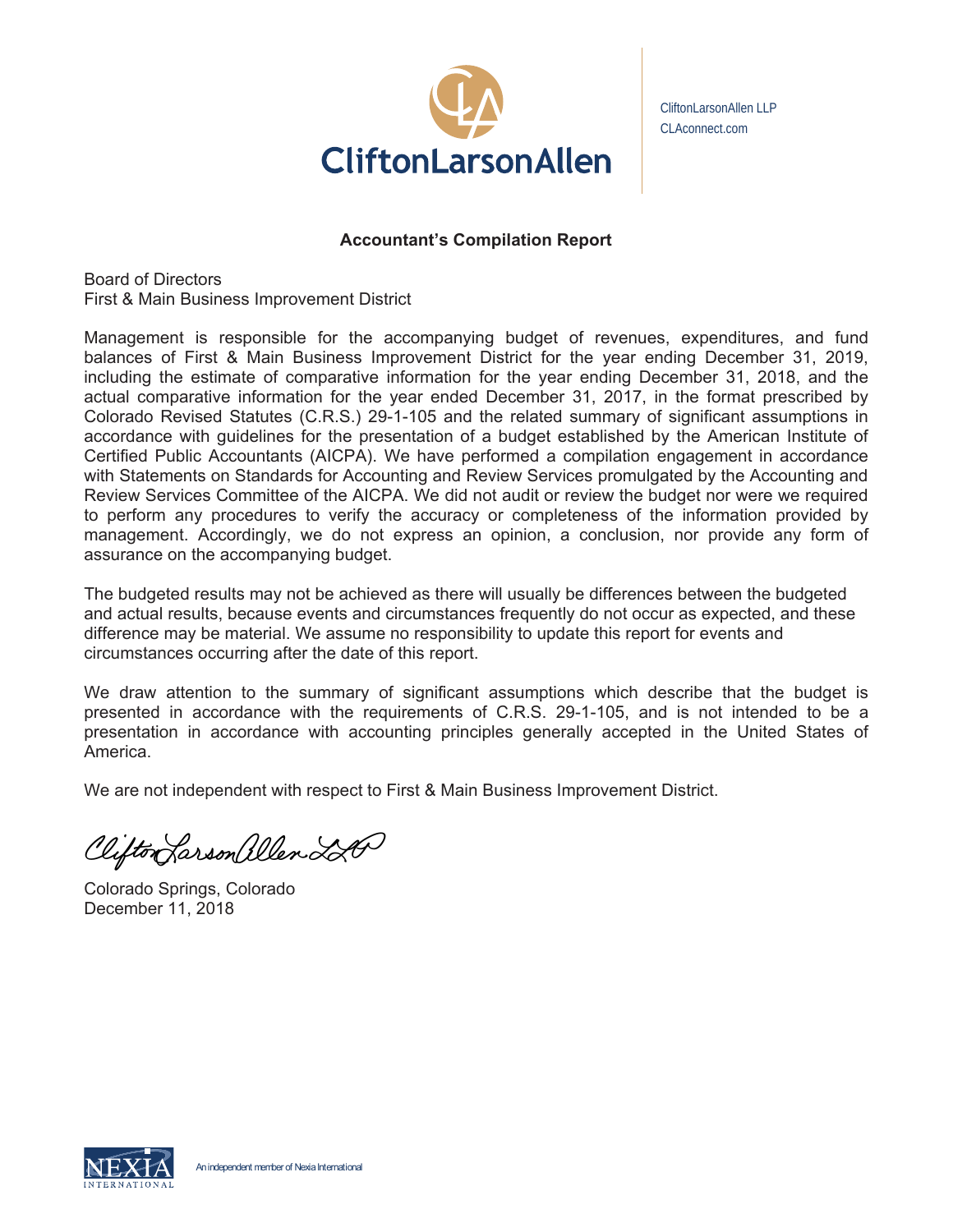#### **FIRST & MAIN BUSINESS IMPROVEMENT DISTRICT SUMMARY 2019 BUDGET WITH 2017 ACTUAL AND 2018 ESTIMATED For the Years Ended and Ending December 31,**

12/11/18

|                                      | <b>ACTUAL</b> |         | <b>ESTIMATED</b> |         | <b>BUDGET</b> |         |
|--------------------------------------|---------------|---------|------------------|---------|---------------|---------|
|                                      |               | 2017    |                  | 2018    |               | 2019    |
| <b>BEGINNING FUND BALANCES</b>       | \$            | 81,022  | \$               | 92,845  | \$            | 113,491 |
| <b>REVENUES</b>                      |               |         |                  |         |               |         |
| Property taxes                       |               | 165,120 |                  | 170,270 |               | 172,470 |
| Specific ownership tax               |               | 22,371  |                  | 20,014  |               | 20,698  |
| Interest income                      |               | 2,333   |                  | 4,044   |               | 1,840   |
| Other revenue                        |               |         |                  |         |               | 1,921   |
| <b>Total revenues</b>                |               | 189,824 |                  | 194,328 |               | 196,929 |
| Total funds available                |               | 270,846 |                  | 287,173 |               | 310,420 |
| <b>EXPENDITURES</b>                  |               |         |                  |         |               |         |
| General Fund                         |               | 25,623  |                  | 23,353  |               | 26,000  |
| Debt Service Fund                    |               | 152,378 |                  | 150,329 |               | 155,000 |
| Total expenditures                   |               | 178,001 |                  | 173,682 |               | 181,000 |
| Total expenditures and transfers out |               |         |                  |         |               |         |
| requiring appropriation              |               | 178,001 |                  | 173,682 |               | 181,000 |
| <b>ENDING FUND BALANCES</b>          | \$            | 92,845  | S                | 113,491 | S             | 129,420 |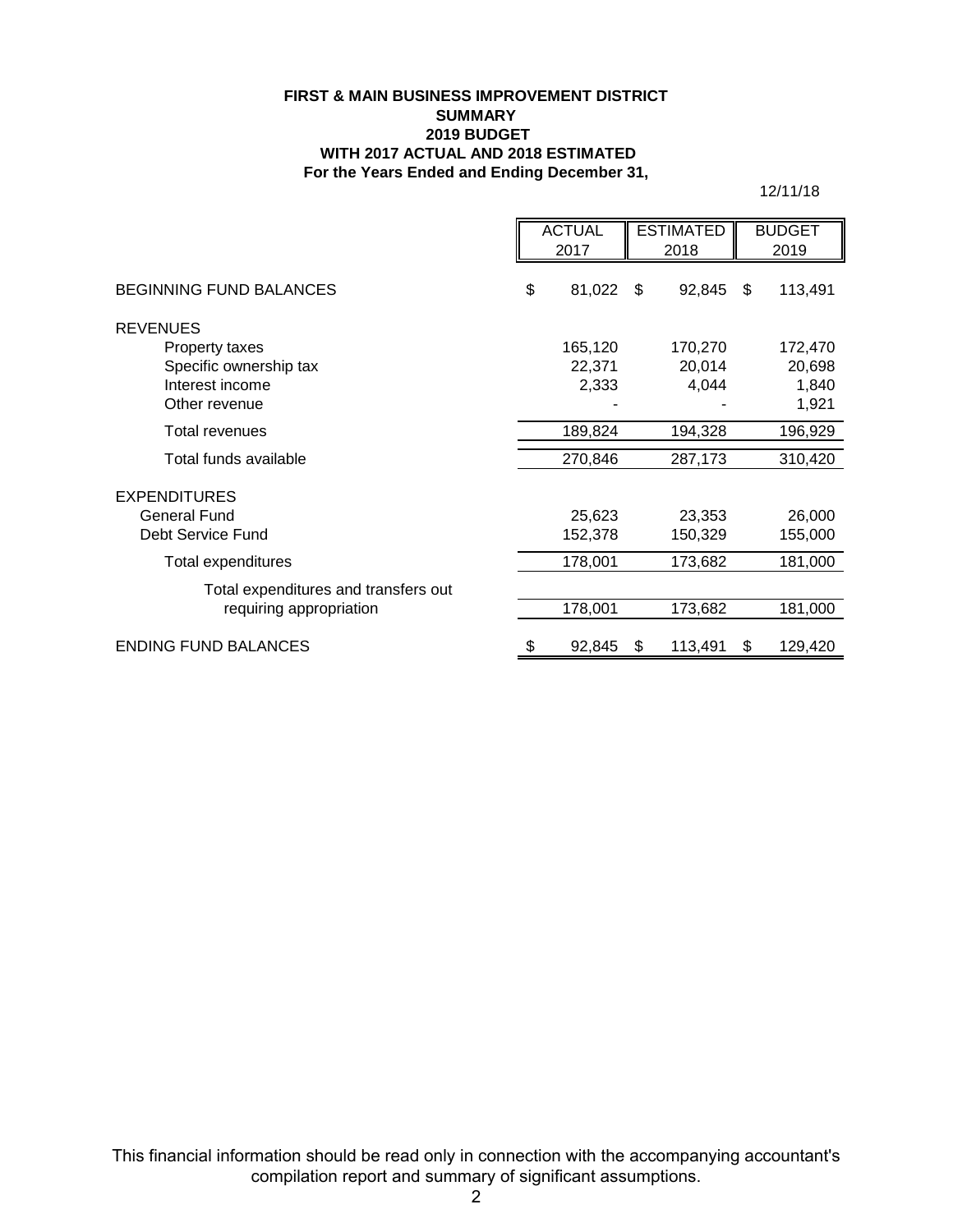#### **FIRST & MAIN BUSINESS IMPROVEMENT DISTRICT PROPERTY TAX SUMMARY INFORMATION 2019 BUDGET WITH 2017 ACTUAL AND 2018 ESTIMATED For the Years Ended and Ending December 31,**

12/11/18

|                                  | <b>ACTUAL</b>   | <b>ESTIMATED</b> |    | <b>BUDGET</b> |
|----------------------------------|-----------------|------------------|----|---------------|
|                                  | 2017            | 2018             |    | 2019          |
|                                  |                 |                  |    |               |
| ASSESSED VALUATION<br>Commercial | \$<br>3,237,060 | \$<br>3,338,030  | \$ | 3,381,200     |
| Vacant land                      | 580             | 580              |    | 580           |
| <b>Certified Assessed Value</b>  | \$<br>3,237,640 | \$<br>3,338,610  | \$ | 3,381,780     |
|                                  |                 |                  |    |               |
| <b>MILL LEVY</b>                 |                 |                  |    |               |
| General                          | 1.000           | 1.000            |    | 1.000         |
| <b>Debt Service</b>              | 50.000          | 50.000           |    | 50.000        |
| Total mill levy                  | 51.000          | 51.000           |    | 51.000        |
| <b>PROPERTY TAXES</b>            |                 |                  |    |               |
| General                          | \$<br>3,238     | \$<br>3,339      | \$ | 3,381         |
| <b>Debt Service</b>              | 161,882         | 166,931          |    | 169,089       |
| Levied property taxes            | 165,120         | 170,270          |    | 172,470       |
| Adjustments to actual/rounding   |                 | (1)              |    |               |
| Refunds and abatements           |                 | 1                |    |               |
| <b>Budgeted property taxes</b>   | \$<br>165,120   | \$<br>170,270    | \$ | 172,470       |
| <b>BUDGETED PROPERTY TAXES</b>   |                 |                  |    |               |
| General                          | \$<br>3,238     | \$<br>3,339      | S  | 3,381         |
| <b>Debt Service</b>              | 161,882         | 166,931          |    | 169,089       |
|                                  | \$<br>165,120   | \$<br>170,270    | \$ | 172,470       |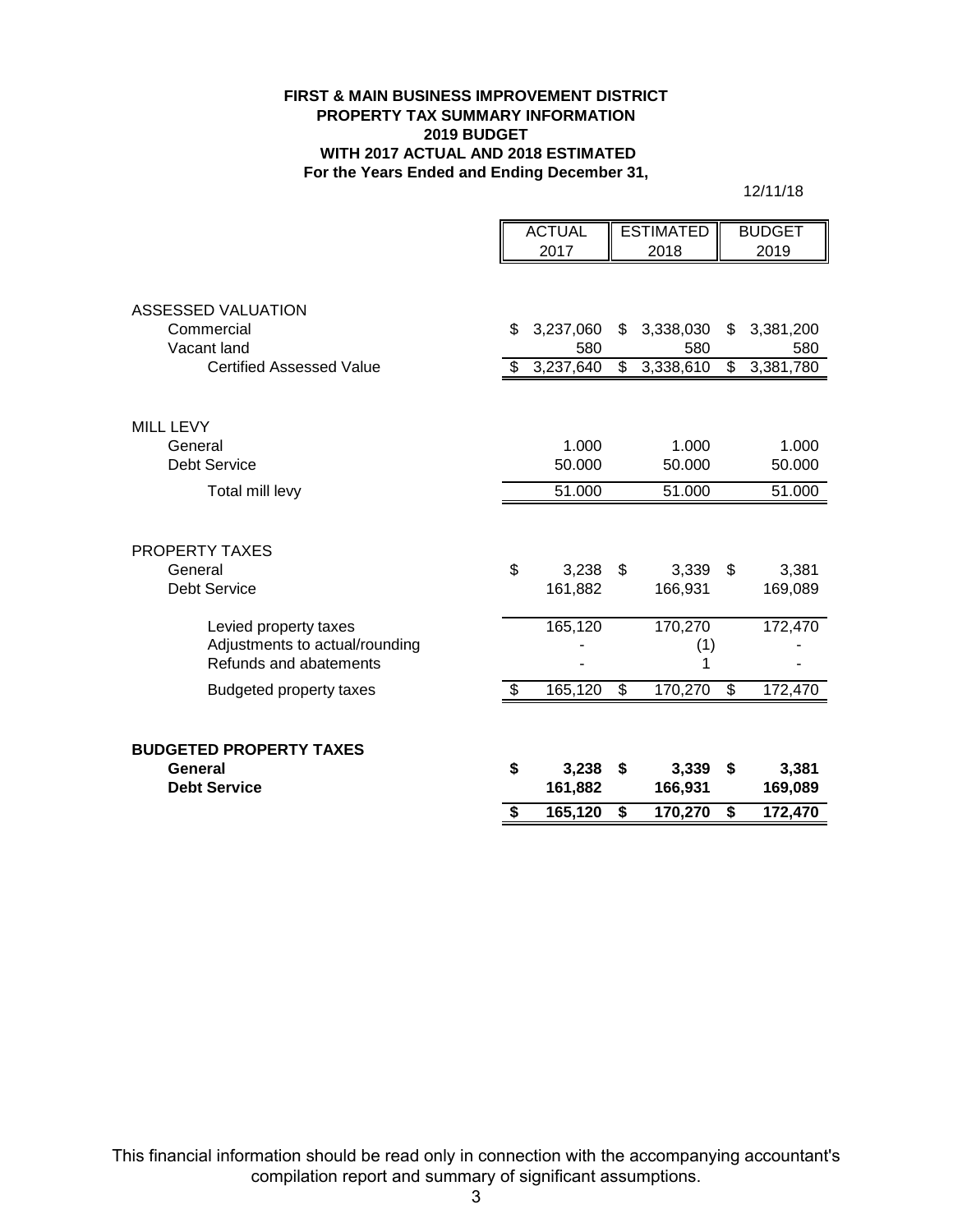#### **For the Years Ended and Ending December 31, FIRST & MAIN BUSINESS IMPROVEMENT DISTRICT GENERAL FUND 2019 BUDGET WITH 2017 ACTUAL AND 2018 ESTIMATED**

12/11/18

|                                            | <b>ACTUAL</b><br>2017 |    | <b>ESTIMATED</b><br>2018 |    | <b>BUDGET</b><br>2019 |
|--------------------------------------------|-----------------------|----|--------------------------|----|-----------------------|
| <b>BEGINNING FUND BALANCE</b>              | \$                    | \$ |                          | \$ |                       |
| <b>REVENUES</b>                            |                       |    |                          |    |                       |
| Property taxes                             | 3.238                 |    | 3.339                    |    | 3.381                 |
| Specific ownership tax                     | 22,371                |    | 20,014                   |    | 20,698                |
| Interest income                            | 14                    |    |                          |    |                       |
| Other revenue                              |                       |    |                          |    | 1,921                 |
| <b>Total revenues</b>                      | 25,623                |    | 23,353                   |    | 26,000                |
| Total funds available                      | 25,623                |    | 23,353                   |    | 26,000                |
| <b>EXPENDITURES</b>                        |                       |    |                          |    |                       |
| General and administrative                 |                       |    |                          |    |                       |
| County Treasurer's fee                     | 49                    |    | 50                       |    | 51                    |
| <b>Miscellaneous</b>                       | 5                     |    |                          |    |                       |
| Contingency                                |                       |    |                          |    | 1,921                 |
| Intergovernmental - First & Main BID No. 2 | 25,569                |    | 23,303                   |    | 24,028                |
| Total expenditures                         | 25,623                |    | 23,353                   |    | 26,000                |
| Total expenditures and transfers out       |                       |    |                          |    |                       |
| requiring appropriation                    | 25,623                |    | 23,353                   |    | 26,000                |
| <b>ENDING FUND BALANCE</b>                 | \$                    |    |                          | \$ |                       |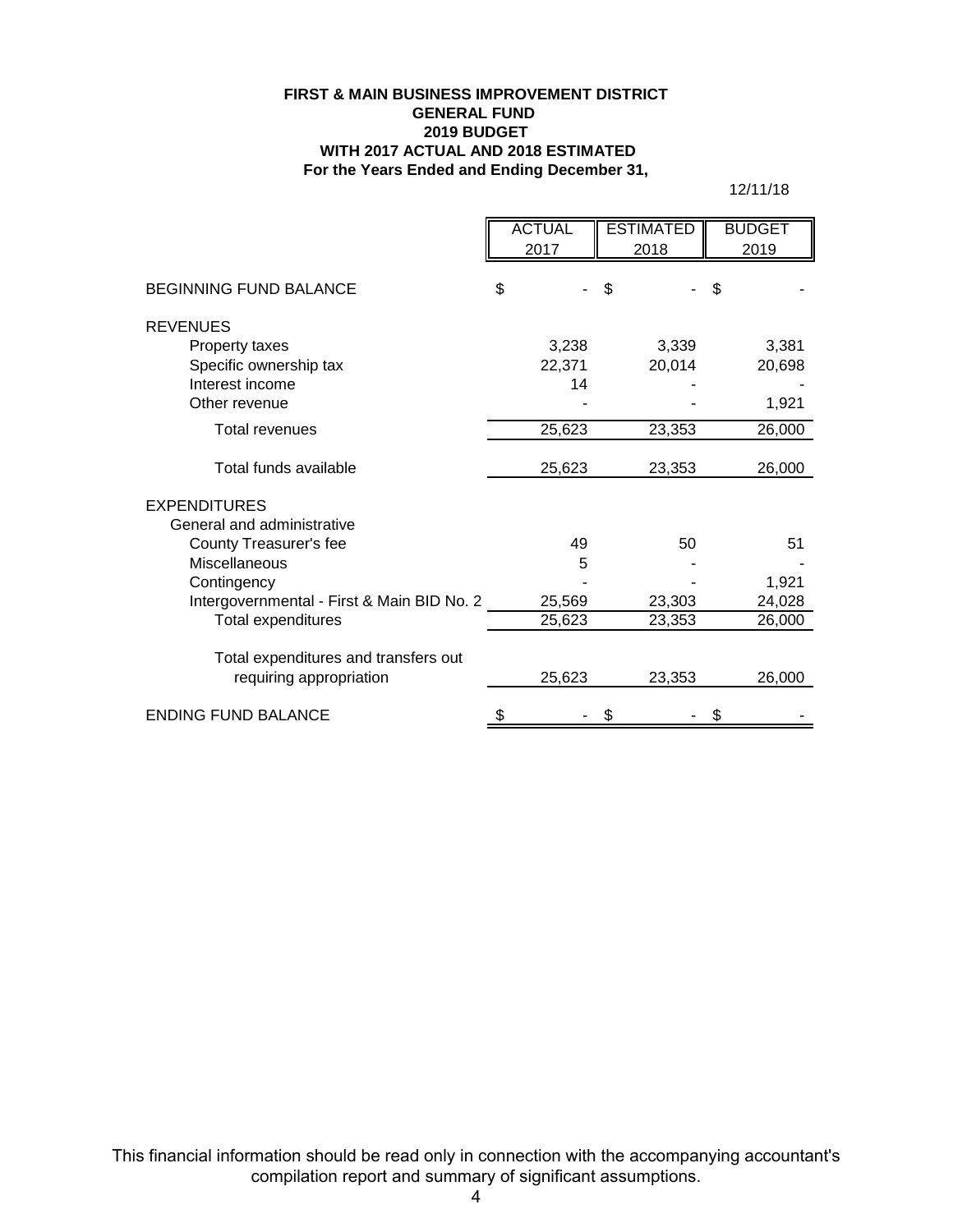#### **FIRST & MAIN BUSINESS IMPROVEMENT DISTRICT DEBT SERVICE FUND 2019 BUDGET WITH 2017 ACTUAL AND 2018 ESTIMATED For the Years Ended and Ending December 31,**

12/11/18

|                                       | <b>ACTUAL</b><br>2017 |                  | <b>ESTIMATED</b><br>2018 |                  | <b>BUDGET</b><br>2019 |
|---------------------------------------|-----------------------|------------------|--------------------------|------------------|-----------------------|
| <b>BEGINNING FUND BALANCE</b>         | \$                    | 81,022           | \$                       | 92,845           | \$<br>113,491         |
| <b>REVENUES</b>                       |                       |                  |                          |                  |                       |
| Property taxes<br>Interest income     |                       | 161,882<br>2,319 |                          | 166,931<br>4,044 | 169,089<br>1,840      |
| Total revenues                        |                       | 164,201          |                          | 170,975          | 170,929               |
| Total funds available                 |                       | 245,223          |                          | 263,820          | 284,420               |
| <b>EXPENDITURES</b>                   |                       |                  |                          |                  |                       |
| County Treasurer's fee<br>Contingency |                       | 2,428            |                          | 2,504            | 2,536<br>1,764        |
| <b>Bond interest</b>                  |                       | 124,950          |                          | 122,825          | 120,700               |
| Bond principal                        |                       | 25,000           |                          | 25,000           | 30,000                |
| Total expenditures                    |                       | 152,378          |                          | 150,329          | 155,000               |
| Total expenditures and transfers out  |                       |                  |                          |                  |                       |
| requiring appropriation               |                       | 152,378          |                          | 150,329          | 155,000               |
| <b>ENDING FUND BALANCE</b>            | S                     | 92,845           | \$                       | 113,491          | \$<br>129,420         |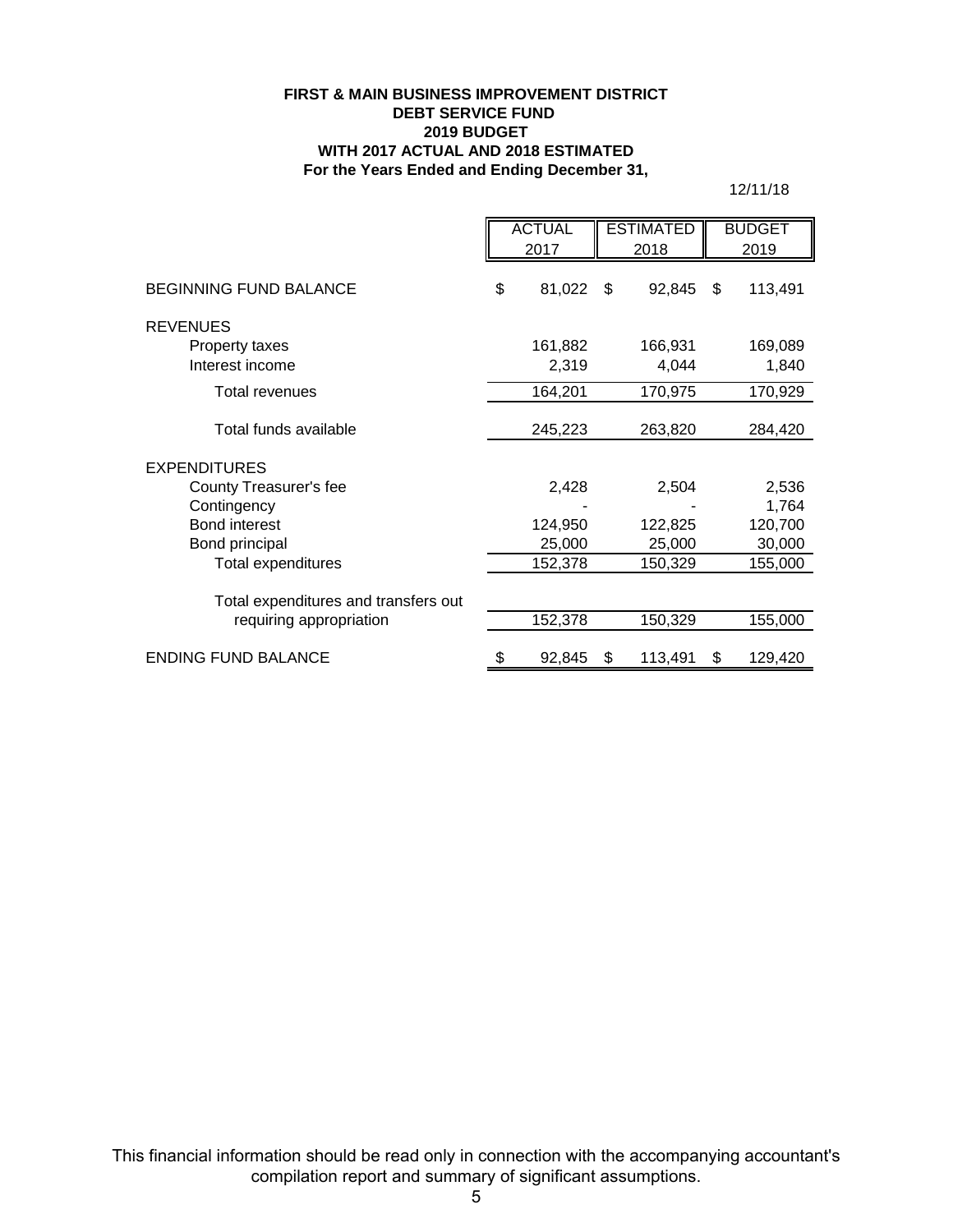#### **FIRST & MAIN BUSINESS IMPROVEMENT DISTRICT** 2019 BUDGET **SUMMARY OF SIGNIFICANT ASSUMPTIONS**

## **Services Provided**

The District was organized by Ordinance of the City of Colorado Springs on March 11, 2003, to provide the financing, acquisition, construction, completion, installation, replacement and/or operation and maintenance of all of the services and public improvements allowed under Colorado law for business improvement districts. Specific improvements and services provided by the District include parking facilities, roadways, lighting, driveways, public utilities and landscaping. The District's service area is located entirely within the City of Colorado Springs, El Paso County, Colorado.

On November 1, 2005, the District's electors authorized the issuance of indebtedness in an amount not to exceed \$2,500,000 for water and storm drainage. On November 7, 2006, the District's electors authorized additional indebtedness of \$44,250,000 for streets, park and recreation, operations and maintenance, and refunding of debt. The voters also approved an annual increase in taxes of \$25,000 annually, at a mill levy rate not to exceed one mill for operations and maintenance. The election also allows the District to retain all revenues without regard to the limitations contained within Article X, Section 20 of the Colorado constitution. As set forth in the District's 2005 operating plan, the City limited the amount of debt to be issued to a total of \$22,000,000 in the authorized voted categories, without future approval by the City. The 2010 Operating Plan submitted to the City amended the total amount of debt authorized by the City to \$5,000,000.

The District has no employees and all administrative functions are contracted.

The District prepares its budget on the modified accrual basis of accounting in accordance with the requirements of Colorado Revised Statutes C.R.S. 29-1-105 using its best estimates as of the date of the budget hearing. These estimates are based on expected conditions and its expected course of actions. The assumptions disclosed herein are those that the District believes are significant to the budget. There will usually be differences between the budget and actual results, because events and circumstances frequently do not occur as expected, and those difference may be material.

#### **Revenues**

# **Property Taxes**

Property taxes are levied by the District's Board of Directors. The levy is based on assessed valuations determined by the County Assessor generally as of January 1 of each year. The levy is normally set by December 15 by certification to the County Commissioners to put the tax lien on the individual properties as of January 1 of the following year. The County Treasurer collects the determined taxes during the ensuing calendar year. The taxes are payable by April or if in equal installments, at the taxpayer's election, in February and June. Delinguent taxpayers are notified in August and generally sales of the tax liens on delinguent properties are held in November or December. The County Treasurer remits the taxes collected monthly to the District.

The calculation of the taxes levied is displayed on page 3 of the Budget at the total adopted mill levy of 51.000 mills.

#### **Specific Ownership Taxes**

Specific ownership taxes are set by the State and collected by the County Treasurer, primarily on vehicle licensing within the County as a whole. The specific ownership taxes are allocated by the County Treasurer to all taxing entities within the County. The budget assumes that the District's share will be equal to approximately 12% of the property taxes collected.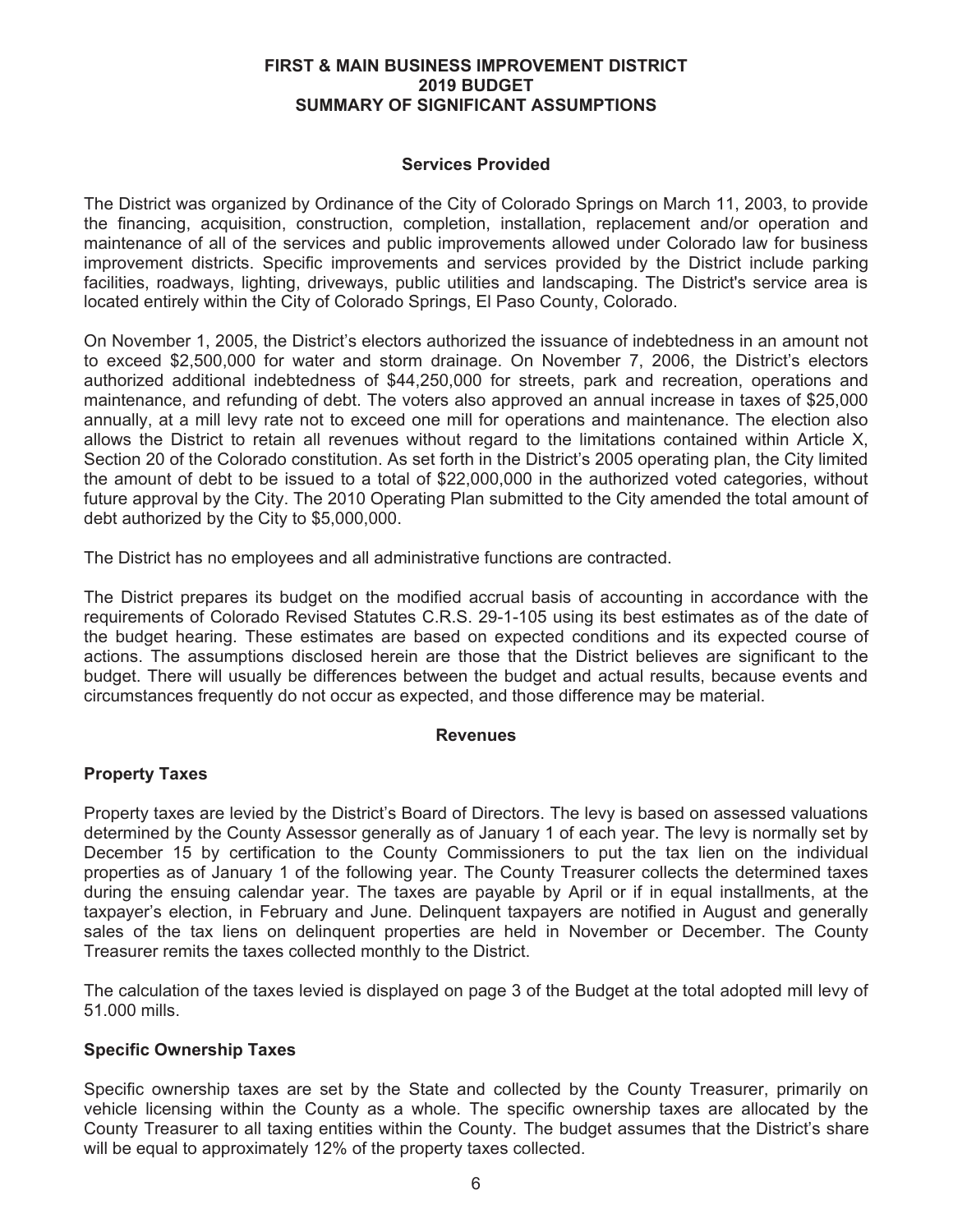#### **FIRST & MAIN BUSINESS IMPROVEMENT DISTRICT** 2019 BUDGET **SUMMARY OF SIGNIFICANT ASSUMPTIONS**

## **Revenues - (continued)**

## **Net Investment Income**

Interest earned on the District's available funds has been estimated based on an average interest rate of approximately 1.5%.

## **Expenditures**

#### Intergovernmental expenditures

Pursuant to an Intergovernmental Agreement entered into during 2014 with First & Main Business Improvement District No. 2 (F&M BID No. 2), the intergovernmental expenditures represent transfers to F&M BID No. 2 to provide funding for the overall administrative and operating costs of the District.

## **County Treasurer's Fees**

County Treasurer's collection fees have been computed at 1.5% of property taxes.

## **Debt Service**

Principal and interest payments in 2019 are provided based on the debt amortization schedule from the General Obligation Bonds, Series 2009.

#### **Debt and Leases**

On January 28, 2009, the District issued \$1,650,000 in General Obligation Limited Tax Bonds for infrastructure improvements. The bonds bear interest at a rate of 8.5%. Bond interest and principal payments are payable annually on December 1; any accrued and unpaid interest will compound on December 1 of each year.

The District has no capital or operating leases.

#### **Reserves**

# **Emergency Reserve**

Pursuant to the Intergovernmental Agreement with F&M BID No. 2, the District transfers all available General Fund revenue to F&M BID No. 2. Therefore, no emergency reserve related to its revenue stream is captured in the District. The Emergency Reserve for the revenue is reflected in F&M BID No.  $2<sub>1</sub>$ 

This information is an integral part of the accompanying budget.